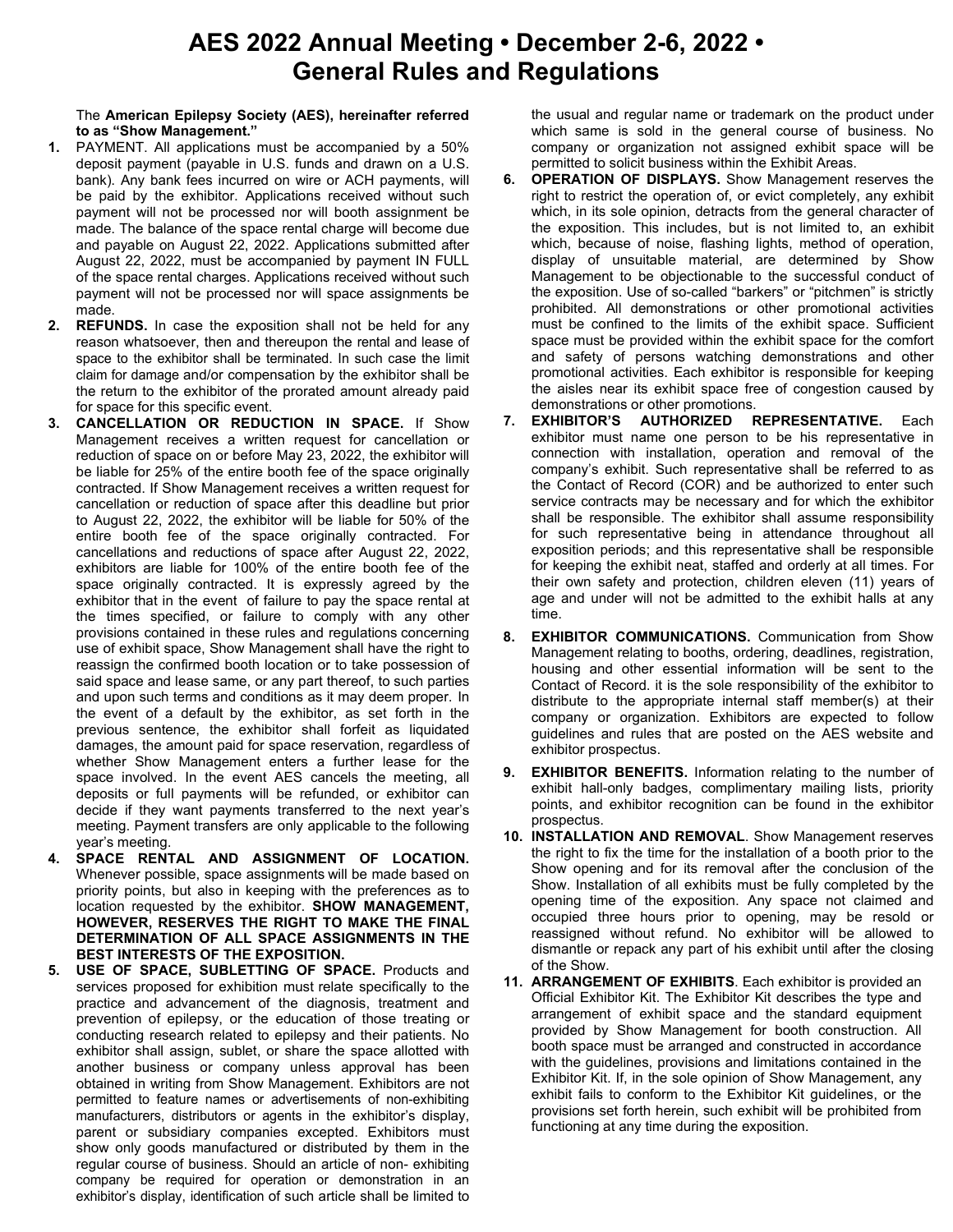- **12. Exhibitor Plan Review**. Booth construction plans and layout arrangements for first-time exhibitors, exhibits in peninsula or island booth spaces, or involving other unusual construction features, must be submitted for approval at least sixty (60) days prior to the opening of the Show.
- **13. Direct Sales**. No retail sales are permitted within the exhibit area at any time, but orders may be taken for future delivery.
- **14. Contests, Drawings & Lotteries.** All unusual promotional activities must be approved in writing by Show Management no later than 60 days prior to the opening of the exposition. All giveaways or prizes must be submitted to Show Management for approval.
- **15. Literature Distribution**. All demonstrations or other activities must be confined to the limits of the exhibitor's booth space. Distribution of circulars may be made only within the space assigned to the exhibitor distributing such materials. No advertising circulars, catalogs, folders, or devices shall be distributed by exhibitors in the aisles, meeting rooms, registration areas, lounges, or grounds of the host facility. Trade publishers are prohibited from soliciting advertising during the Show. Trade publications may be distributed.
- **16. EXHIBITS & PUBLIC POLICY.** Each exhibitor is charged with knowledge of all laws, ordinances and regulations pertaining to health, fire prevention and public safety, while participating in this exposition. Compliance with such laws is mandatory for all exhibitors and the sole responsibility is that of the exhibitor. Show Management and service contractors have no responsibility pertaining to the compliance with laws as to public policy as far as individual exhibitor's space, materials and operation is concerned. Should an exhibitor have any questions as to the application of such laws, ordinances and regulations to his exhibit or display, Show Management will endeavor to answer them.
- **17. BOOTH CONSTRUCTION.** All booth decorations including carpeting must be flame-proofed and all hangings must clear the floor. Electrical wiring must conform with National Electrical Code Safety Rules. If inspection indicates any exhibitor has neglected to comply with these regulations, or otherwise incurs fire hazard, the right is reserved to cancel all or such part of his exhibit as may be irregular and effect the removal of same at exhibitor's expense. Exhibitors will not be permitted to store behind their booth background any excess material such as cardboard cartons, literature, etc. Excess supplies must be stored in areas which will be made available for such purpose. If unusual equipment or machinery is to be installed, or if appliances that might come under fire codes are to be used, the exhibitor should communicate with Show Management for information concerning facilities or regulations. Exhibitors must comply with City and State fire regulations. Independent contractors must conform to IAEE, ESCA and ED&PA guidelines. All exhibit labor must comply with establishedlabor jurisdictions.
- **18. MANDATORY FLOOR COVERING.** Floor covering may be furnished by the exhibitor or rented from the official general services contractor. Exhibitors must carpet or cover the full contracted space, regardless of whether that full space is used, unless exhibitor has made prior written arrangements with Show Management. Other suitable floor coverings are acceptable (e.g., tiling, linoleum) as long as the concrete floor is covered, and the

material is easy to remove and will not damage the show floor and will not pose a safety hazard. If exhibitor fails to carpet and/or cover its full space, Show Management will arrange for carpeting at the exhibitor's expense.

**19. STORAGE OF PACKING CRATES AND BOXES.** Exhibitors will not be permitted to store packing crates and boxes in their booths during the exhibit period, but these, when properly marked, will be stored and returned to the booth by service contractors. It is the exhibitor's responsibility to mark and identify his crates. Crates not properly marked or identified may be destroyed. Show Management assumes no responsibility for the contents of crates or boxes improperly labeled as "empty." Because of the lack of storage facilities, it

may be necessary to store empty crates and cartons outside the building. Every effort will be made to protect the crates from the elements, but neither Show Management nor its service contractors will assume any responsibility for damage to them. The removal and return of large crates that cannot be handled by hand trucks will be charged at prevailing rates. Crates, boxes or other exhibit materials unclaimed by the exhibitor after the Show will be removed at the exhibitor's expense. Exhibitors will be billed by Show Contractors for removal time and materials at prevailing rates.

- **20. SOCIAL ACTIVITIES.** Exhibitor agrees to withhold sponsoring hospitality suites/rooms or other functions during official show activities, including exhibit hours, social functions, educational seminars and any other related activity scheduled by Show Management. In some instances, AES will offer opportunities to support AES social activities and events.
- **21. PHOTOGRAPHY.** Photographs of products and equipment may only be taken with the expressed permission of the exhibiting company. Indoor drones and aerial surveillance of any kind by an exhibitor is strictly prohibited. Exhibitors wishing to take photographs/videos of their own booths or equipment may do so, provided that the photograph is of their booth and their booth only, and their employees or vendors only. Photographs of convention center spaces outside the exhibit hall requires permission of the convention center and may not include any images of AES logos, signs, or activities. No outside photography contractor will be admitted without approval. Any approved photographer providing services onsite must be badged.
- **22. RECORDINGS.** Recording (audio, video, film) of any part of the AES Annual Meeting is prohibited inside or outside the exhibit hall, with these exceptions: (1) sponsors of certain events like product theaters and satellite symposia may be allowed to record those events per the terms of the AES Memorandum of Agreement for those products; (2) exhibitors may record aspects of their booth build on the condition that the recording does not capture any images of any other booths or items on the exhibit floor, nor any individuals who are not the exhibitor's employees or vendors, nor any verbal mentions or images of anything with a version of AES in text or our logo; and (3) exhibitors may request permission from the convention center or conference hotels to do recording, but no recording of AES images or activities or attendees is allowed. No camera crews or videographers may enter the exhibit hall without express permission from Show Management and Show Management reserves the right to require that such crews are escorted by AES staff. and activities. No outside recording crews or service providers will be admitted without approval. Any approved camera crew or videographer providing services onsite must be badged.
- **23. LIABILITY AND INSURANCE.** All property of the exhibitor remains under his custody and control in transit to and from the exhibit hall and while it is in the confines of the exhibit hall. Neither Show Management, its service contractors, the management of the exhibit hall nor any of the officers, staff members or directors of any of the same are responsible for the safety of the property of exhibitors from theft, damage by fire, accident, vandalism or other causes, and the exhibitor expressly waives and releases any claim or demand he may have against any of them by reason of any damage to or loss of any property of the exhibitor. It is recommended that exhibitors obtain adequate insurance coverage, at their own expense, for property loss or damage and liability for personal injury.
- **24. INDEMNIFICATION.** Exhibitor agrees that it will indemnify and hold and save Show Management whole and harmless of, from and against all claims, demands, actions, damages, loss, cost, liabilities, expenses and judgments recovered from or asserted against Show Management on account of injury or damage to person or property to the extent that any such damage or injury may be incident to, arise out of, or be caused, either proximately or remotely, wholly or in part, by an act, omission, negligence or misconduct on the part of Exhibitor or any of its agents, servants, employees, contractors, patrons, guests, licensees or